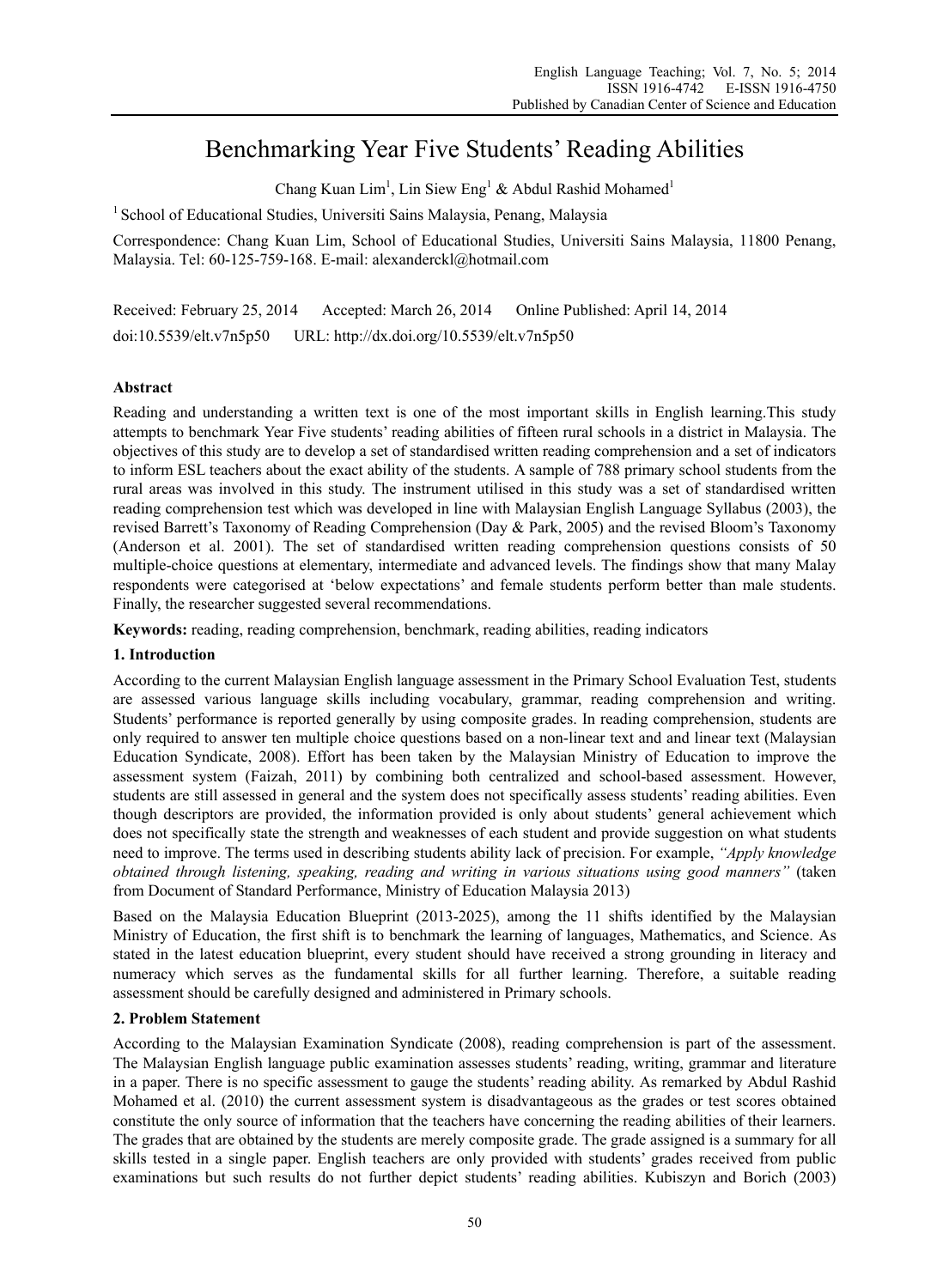pointed out that grades often result in the loss of information as well as misinterpretation of the students' actual achievement, thus, grades are meaningless to students and parents as they are unable to provide a detailed description on learners' strength and weakness. The main shortcoming of grades is that they provide ambiguous and superficial descriptions of reading capabilities as the teachers would not be able to identify what the learners can and cannot do in reading.

School-based assessment was introduced in 2010 by the Malaysian Ministry of Education; Hwa and Lim (2008) noted that the aim of school-assessment is to improve teaching, learning and assessment. Students' achievement will be assessed and graded based on the criteria and standards specified in the subject syllabus. Unfortunately, only an overall result of students' English performance is reported but such result is still unable to pinpoint the strength and weakness of the students in reading since Brown (2004) claimed that assessment plays an essential role in teaching and learning process. Furthermore, teachers need all information on students' performance to aid their work (Carey, 2001). In the other words, Teachers should know how a student comprehends what he or she reads so that a teacher can address the problems found instructionally if a student is having certain difficulties (Popham, 1999).

Since there is no standardised assessment to gauge specific reading ability of Year Five students, this study was conducted to develop a set of standardised written reading comprehension test and develop indicators to benchmark Year Five students' reading ability in rural schools.

#### **3. Literature Review**

#### *3.1 Reading Comprehension*

The ultimate reason for reading is to comprehend the information in the text or the meaning which is intended to be conveyed by the author. A child must be able to understand the smaller word units first before being able to comprehend larger units of text such as paragraph or stories. As cited by Morales (2010), Wallace (1992) stated that reading is a tool for survival, a medium for social interaction and a means to access general knowledge of the world.

#### *3.2 Reading Assessment*

The Progress in Reading Literacy Study (PIRLS) was developed with the purpose of improving the teaching of reading and the reading skills acquisition around the world (Mullis et al., 2009). According to the PIRLS (2011) Assessment Framework, teachers use informal and formal assessment to monitor students' progress and achievement. As cited by Mullis et al. (2009), Lipson and Wixson (1997) pointed out that teachers use informal assessment to identify needs of particular individuals, or evaluate the students' pace in terms of presentation of concepts and materials. As cited by Mullis et al. (2009), Kennedy et al. (2007) stated that teachers carry out formal tests, both teacher-made and standardized assessments to order to make important decisions about the students, the decisions include grades or marks, promotion, or tracking. PIRLS (2011) provides a comprehensive picture of the reading literacy achievement to students who participated in each country. The achievement includes reading purpose and comprehension process as well as overall reading achievement. Another research on students' reading comprehension skills was done by researchers in Finland in recent years. Merisuo-Storm and Soininen (2012) conducted a study which attempted to measure how well sixth-grade students aged 12 to 13 years old understand a newspaper text and whether they are able to derive the meanings of certain words in it from the context.

#### *3.3 Indicators of ReadingAbilities*

In the United States of America, the education department has been conducting a reading related programme entitled National Assessment of Educational Progress (NAEP). The programme was first administered in 1969. As reported by U.S. Department of Education (2009), NAEP provides results which are currently used for three main purposes: (i) Monitoring trends in students' achievement. (ii) Providing evaluative statements based on the level of students' achievement. (iii) Making interstate comparisons. The requirement of evaluating the students' level of achievement is to create standards of students' performance by defining the level of student performance (basic, proficient, and advanced) and cut score is being established along the score scale. Evaluative judgments regarding the meaning of different levels of achievement is required in setting the achievement levels, and then moving from making descriptive statements about students' achievements to making evaluative statements about students' achievements. In addition, According to Broeder and Fu (2009), descriptors are used to promote transparency and coherence for language learning. The Common European Framework of Reference (CEFR) and the European Language Portfolio (ELP) are the most influential documents in the fields of language learning and teaching in Europe last decade and elsewhere (Broeder & Fu, 2009). The CEFR adopts an action-oriented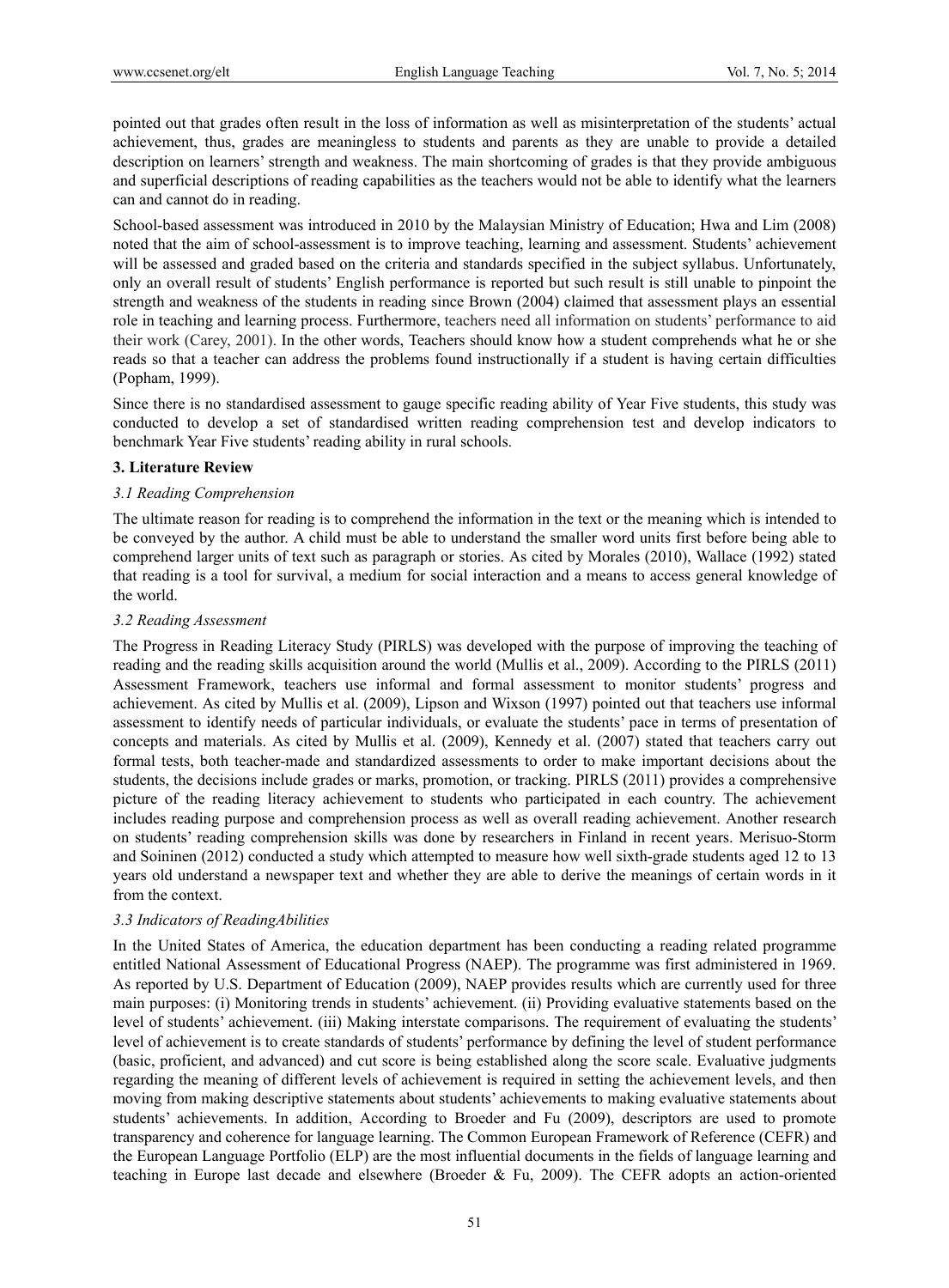approach towards the use of language. A descriptive scheme is being used to focus on the actions performed by persons to develop a range of general and communicative language competences.

#### *3.4 Benchmarking*

A benchmark refers to what students are expected to achieve at a given grade format (Airasian, 2001). According to Gronlund (2006), content standards consist of statements. These statements are specified in a general way on what students should learn. Every standard is followed by a number of benchmarks. The benchmarks clarify what students have achieved the content standards. It reveals what students know or can do. Therefore, Airasian (2001) pointed out that benchmarks are more specific than standards. According to Torrance (1995), benchmarking is being developed in many countries. Benchmarking and verbal descriptions are used which serve as the basic for performance assessment. The approach can be found in the Toronto 'benchmark' Standards of Student Achievement in Canada. The main purpose of benchmarking is to provide descriptors in curriculum areas. Teachers can standardise their reporting of students' achievement using the descriptors to gauge how well their students are doing.

#### **4. Research Objectives**

The objective of the study is to benchmark Year Five students' reading abilities in rural schools using a set of standardised written reading comprehension tests consisting of questions at elementary, intermediate and advanced levels. Besides, this study attempts to develop the indicators of students' reading ability based on the cut score obtained from the pilot study, which aims to provide teachers specific information about what students can and cannot do in reading comprehension.

#### **5. Methodology**

#### *5.1 Sample*

A number of 788 Year Five students from 15 primary schools located in rural areas were involved in this study.

#### *5.2 Instrument*

A set of standardised written reading comprehension questions consisting of 50 multiple-choice questions was developed. Each section consists of six levels of comprehension questions namely: literal, reorganization, inferential, analysis, application and evaluation. The set of standardised written reading comprehension consists of three sections: elementary level (12 questions), intermediate level (24 questions) and advanced level (14 questions) The reading comprehension questions consist of three levels of questions based on Barrett's Taxonomy of Reading Comprehension (Literal, Reorganisation and Inferential) and three levels of higher-order thinking skills questions based on Bloom's Taxonomy (Analysis, Application and Evaluation). Abdul Rashid et al. (2010) cited Mok (2000) who claimed that the proportion of the test questions was based on the distribution of difficulty level which is 25% easy, 50% average and 25% difficult. The standardised written reading comprehension test was developed based on linear and non-linear texts. Non-linear texts consist of different genres such as "birthday card" and "advertisement" whereas linear texts comprise of article, dialogue, e-mail, informal letter, and story.

#### *5.3 Piloting the Prototype Reading Comprehension Test*

As many as 299 respondents of Year 4 (76 students), Year 5 (107 students), and Year 6 (116 students) from a selected school were involved in the pilot study. The pilot study allows the researcher to obtain the test validity and reliability. Hanna (1993) claimed that the reliability of a device is the extent to which its scores are consistent. As cited by Hanna (1993), the result contains a certain amount of error whenever anything is measured (Stanley, 1971, p. 356). As stated by Kubiszyn and Borich (2003), the reliability of a test refers to the consistency in which it yields the same rank for respondents taking the test more than one time. Brown (2004) pointed out that a reliable test is consistent and dependable. As cited by Abdul Rashid et al. (2010), Popham (1999) noted the most commonly used internal consistency procedure was the Kuder-Richardson method when a test consists of multiple-choice items. The reliability of this test was found to be 0.85.

#### *5.4 Developing Cut Scores for Bands*

The scores obtained from the pilot study were used to categorise the respondents in order to determine the reading proficiency of the students. The respondents were categorised into six bands based on the revised Barrett's Taxonomy of Reading Comprehension (Day & Park, 2005), the revised Bloom's Taxonomy (Anderson et al., 2001) and the Malaysian English Language Syllabus (2003). To develop the range of scores between bands, the researcher used z-scores. In this study, cut score was used to categorise the respondents into six bands (Band 1, 2, 3, 4, 5 and 6) as it could determine students' reading ability. According to Carey (2001), z-score determines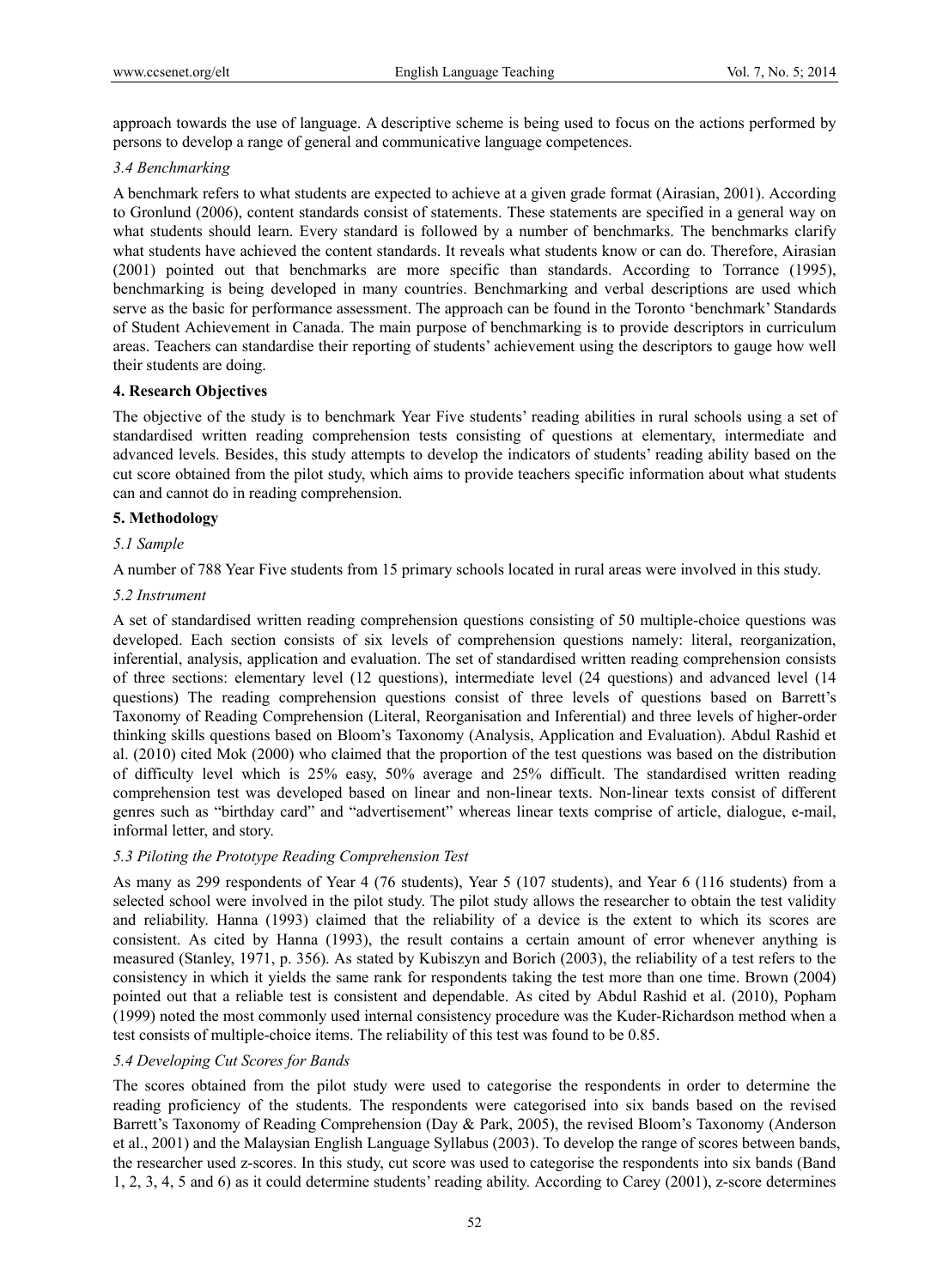how much a point deviates from the mean. Gronlund (2006) stated that z-scores indicate a number of standard scores in standard deviation units. It determines how far a given raw score is above or below a mean.

From the findings of the pilot study, the value of mean and standard deviation was calculated. The mean was 23.0 and the standard deviation was 8.0. The raw score (23) would be assigned a z-score of 0 and it is equal to the mean. The distance of one standard deviation was 8 raw score points everywhere along the baseline. The raw score of 31 ( $23 + 8$ ) was the point where one standard deviation is above the mean. Table 1 shows the cut scores for the bands.

#### Table 1. Cut score

|  |  | Bands 1 2 3 4 5                                    |  |
|--|--|----------------------------------------------------|--|
|  |  | Score $0-7$ $8-15$ $16-23$ $24-31$ $32-39$ $40-50$ |  |

#### 5.4.1 Test Scores Analysis

This study required quantitative data and it would be used to develop the bands based on the scores gained from the test. Students' ESL reading proficiency was indicated by the different bands (Band 1 to Band 6). The data gathered was analysed using the following procedures. First of all, the scores obtained from the standardised written reading comprehension test were keyed into the computer. The Statistical Package of Social Science (SPSS-PC) version 20 was used to generate the statistical calculations. The results of the study were stipulated in the forms of frequency and percentage.

### 5.4.2 Developing the Students' Reading Indicators

To develop the students' reading indicators, the standardised written reading comprehension test was firstly constructed based on the Malaysian English Language Syllabus (2013), Barrett's Taxonomy of Reading Comprehension (Day & Park, 2005) and Bloom's Taxonomy (Anderson et al., 2001). After the administration of the assessment involving the standardised written reading comprehension test, the results obtained from the standardized assessment will be analysed to benchmark Year 5 students' reading abilities. The students' reading abilities will be reported using the performance bands and a set of reading indicators of students' reading abilities will be developed.

Indicators of reading ability with fair ideas based on the students' reading proficiency were formed (refer to Appendix A). This allows teachers to have a clear idea about what students have and have not mastered the sub-skills of reading comprehension by referring to each of the bands. The indicators of reading ability serve as a handy and practical diagnostic tool for determining ESL students reading abilities as it clearly identifies students' strength and weakness. Teachers are provided the reference in terms of the students' progress and achievement when the descriptor is used horizontally. The respondents' performances in the reading comprehension test were described in terms of their ability to answer comprehension, application, analysis, synthesis, and evaluation questions. They were presented as Band 1 to Band 6. Therefore, each respondent is provided with the result ranging from Band 1 to Band 6.

#### **6. Results and Discussion**

The results of standardised written reading comprehension test for the fifteen rural schools were shown in Table 3, 4 and 5.

#### *6.1 Year 5 Students' Reading Performance in Rural Schools*

Albertson (2010) claimed that reading performance level descriptors are designed to define what a student knows and can do at a specific grade and to help parents, educators, and students understand the performance level scores a student receives. For this study, the scale of reading performance (Table 2) was developed based on British Columbia Performance Standards: Reading for Information, (Province of British Columbia, 2013) to suit the Malaysian learners of Year 5. The three levels of reading performance of the Year 5 respondents were developed based on Texas Assessment of Knowledge and Skills Performance Level Descriptors: Reading (Texas Education Agency, 2006).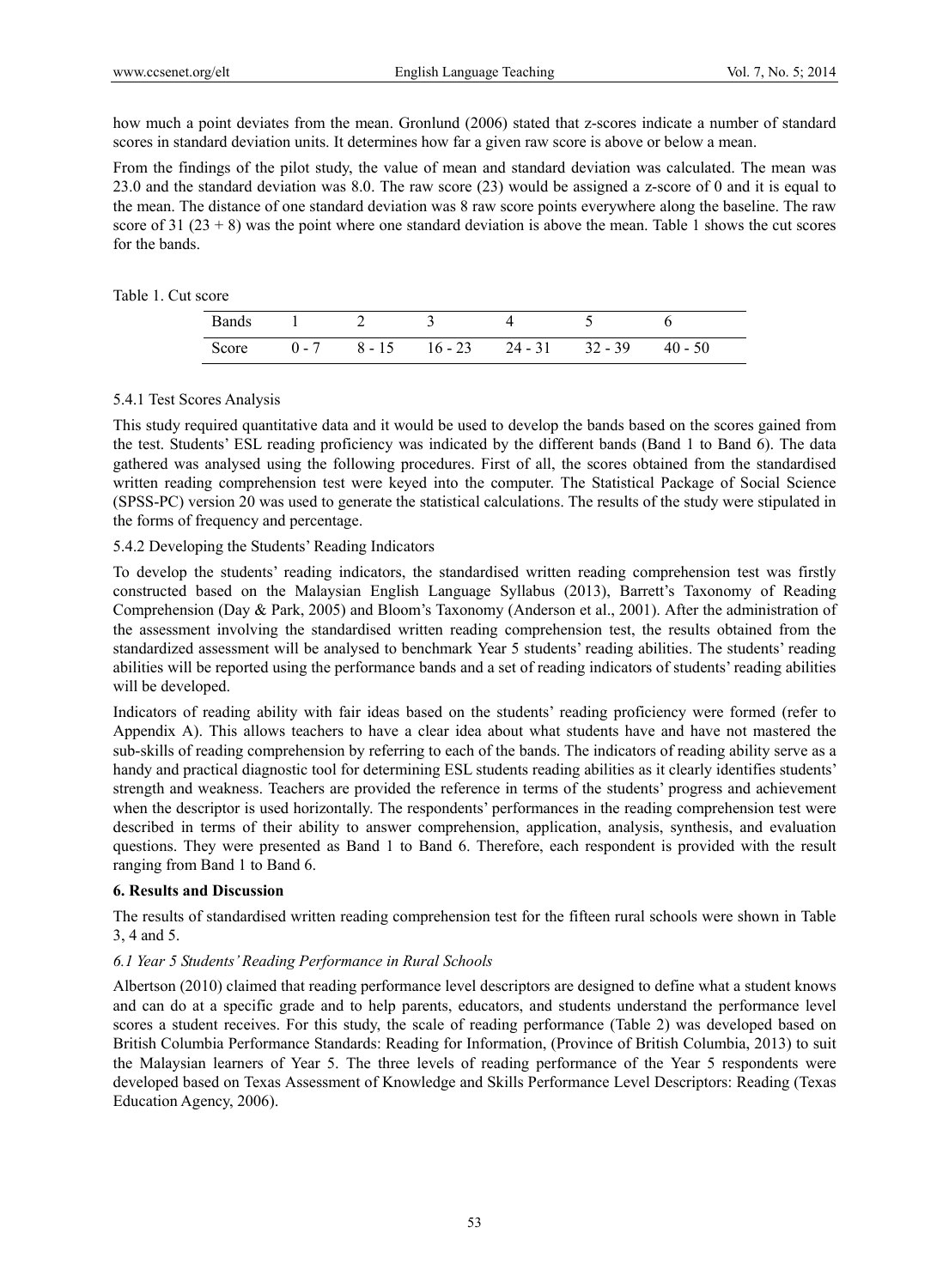| <b>Exceeds Expectations</b>                                                                                                                                                     | Meets Expectations                                                                                                                                                                                                                                            | <b>Below Expectations</b>                                                                                                                                                                                                       |
|---------------------------------------------------------------------------------------------------------------------------------------------------------------------------------|---------------------------------------------------------------------------------------------------------------------------------------------------------------------------------------------------------------------------------------------------------------|---------------------------------------------------------------------------------------------------------------------------------------------------------------------------------------------------------------------------------|
| to the<br>related<br>achievement<br>of<br>sub-skills<br>reading;<br>considerably above expectations.                                                                            | related to the sub-skills<br>of<br>reading; considerably<br>at<br>expectations.                                                                                                                                                                               | Learners show high academic Learners perform satisfactorily Learners perform unsatisfactorily<br>to the sub-skills of<br>related<br>reading; considerably<br>below<br>expectations.                                             |
| have<br>thorough<br>Learners<br>understanding in reading,<br>the Malaysian English Language<br>Syllabus, Barrett's Taxonomy of<br>Reading Comprehension and<br>Bloom's Taxonomy | sufficient<br>Learners have<br>understanding in reading, able to<br>fulfilling the criteria specified in meet the criteria specified in the<br>Malaysian English Language<br>Syllabus, Barrett's Taxonomy of<br>Reading Comprehension and<br>Bloom's Taxonomy | insufficient<br>have<br>Learners<br>understanding in reading, unable<br>to meet the criteria specified in<br>the Malaysian English Language<br>Syllabus, Barrett's Taxonomy of<br>Reading Comprehension and<br>Bloom's Taxonomy |

Table 2. Scale of reading performance

Table 3 illustrates the performance standards of Year 5 students from fifteen rural schools. Of all the 788 participants, there is only 0.1% or 1 respondent who exceeds the expectations. 2.2 percent met the expectations and 97.7 percent were below the expectations. Based on the percentage of the performance standard, 15 respondents were categorised in Band 1; 373 respondents were categorised in Band 2 and 328 respondents were categorised in Band 3. There are 54 students who were categorised in Band 4 and only 15 students who were categorised in Band 5 (32-39 scores). The remaining one student was categorised in Band 6. A conclusion can be drawn that the Year 5 students were unable to perform well. According to the research done on factors influencing reading literacy at the primary school level by Geske and Ozola (2008), the results of the research had unambiguously proved notable literacy problems in rural schools. Likewise, PISA results (2009) stated that in Turkey, the Slovak Republic, Chile, Mexico and Italy, as well as the partner countries Peru, Tunisia, Albania, Argentina and Romania, the performance gap between students in urban schools and those in rural schools is more than 45 score points.

| Reading Performance         | N   | $f(\%)$ |
|-----------------------------|-----|---------|
| <b>Exceeds Expectations</b> |     | 01      |
| Meets Expectations          | 17  | 22      |
| <b>Below Expectations</b>   | 770 | 977     |
| Total                       | 788 | 100     |

Table 3. Reading performance of year 5 students in rural schools

#### *6.2 Year 5 Students' Reading Performance by Ethnicity*

Table 4 contains the frequency and percentage of Year 5 students' performance by ethnicity. From the findings, it shows that 0.5% of non-Malay students and 97.2 % of Malay students were categorised as 'below expectations' in reading. There were only 17 Malay students who met the expectations and only a Malay student who exceeded the expectations. This information will enable the ESL teachers to prepare their teaching instruction to meet the needs of the students.

|  | Table 4. Reading performance by ethnicity |  |
|--|-------------------------------------------|--|
|  |                                           |  |

| Expectation                 |           | Frequency | Percentage |
|-----------------------------|-----------|-----------|------------|
| <b>Below Expectations</b>   | Malay     | 766       | 97.2       |
|                             | Non-Malay |           | 0.5        |
| Meets Expectations          | Malay     |           | 2.2        |
| <b>Exceeds Expectations</b> | Malay     |           | 0.1        |
|                             | total     | 788       | 100        |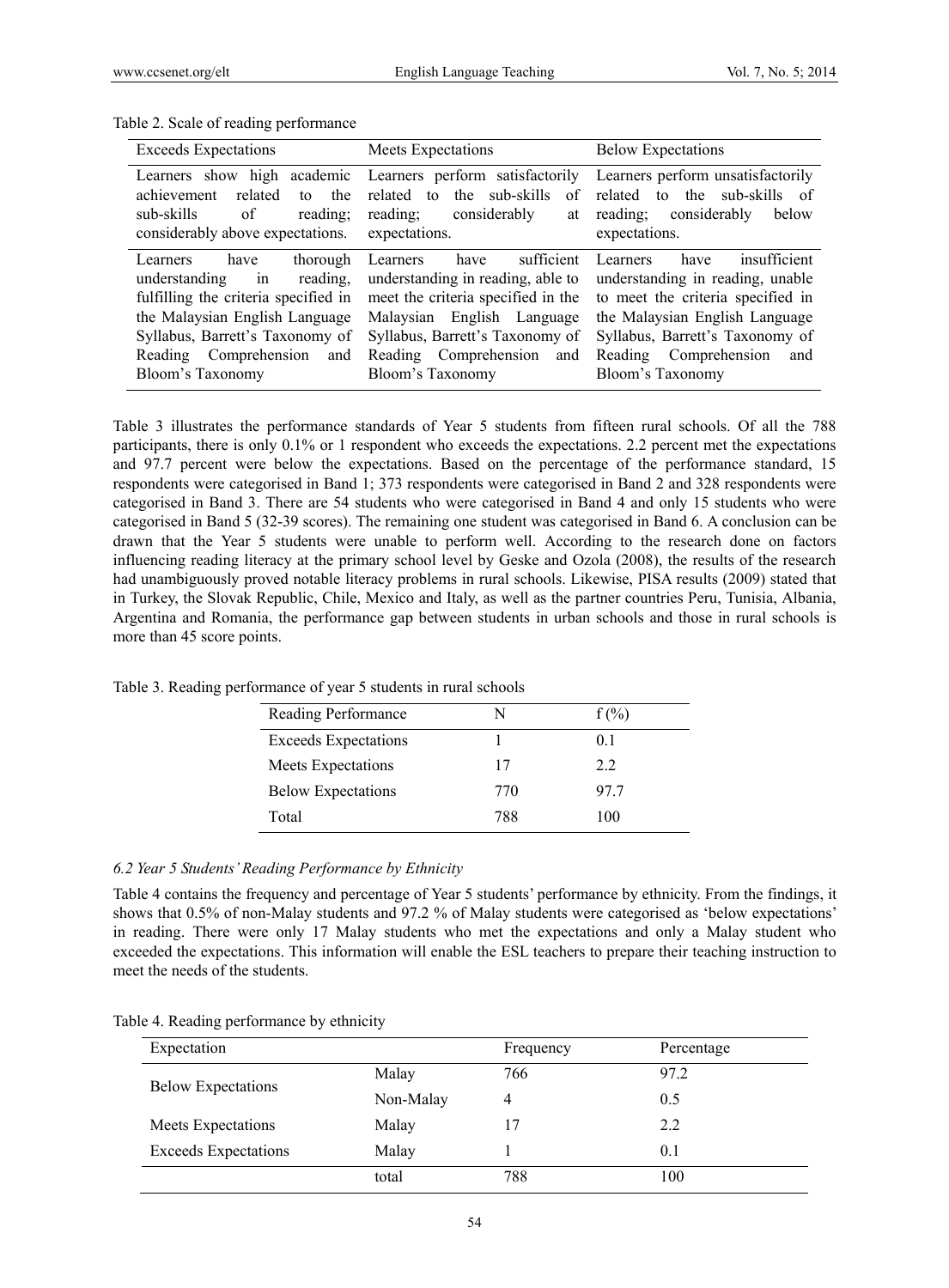#### *6.3 Year 5 Students' Reading Performance by Gender*

The study revealed that 48.2% of male students were categorised as below expectations whereas 48.2% of female students were categorised as "below expectations". There was only a female student out of 788 students who exceeded the standard. Furthermore, 8 male students  $(1\%)$  and 9 female students  $(1.2\%)$  met the expectations. It can be concluded that female students performed better than male students.

The result is similar to the study conducted by Langen et al. (2006) which showed that female students have always outperformed male students in most of the countries.

| Expectation                 |        | Frequency | Percentage |
|-----------------------------|--------|-----------|------------|
| <b>Below Expectations</b>   | male   | 390       | 49.5       |
|                             | female | 380       | 48.2       |
|                             | male   | 8         |            |
| <b>Meets Expectations</b>   | female | 9         | 1.2        |
| <b>Exceeds Expectations</b> | female |           | 0.1        |
|                             | total  | 788       | 100        |

Table 5. Reading performance by gender

## **7. Conclusion**

The findings from the analysis of the data collected from participating students revealed that Year 5 students of rural schools did not perform well in the standardised written reading comprehension test. Further action has to be taken to curb the situation especially students who are at "Below Expectations". Minority of the students managed to achieve "Meets Expectations" and "Exceeds Expectations and these students" performance should be maintained. With this information, the ESL teachers can tailor their teaching instruction to meet the needs of students. At the same time, the state or district education department can also organise reading programme to upgrade the standard of reading in the rural schools.

#### **Acknowledgements**

I would like to express my endless thanks to my supervisor, Dr. Lin Siew Eng and co-supervisor, Abdul Rashid Mohamed for their patience and superbguidance.

## **References**

- Mohamed, A. R., Lin, S. E., & Ismail, S. A. M. M. (2010). Making sense of reading scores with reading evaluation and decoding system (READS). *Canadian Center of Science and Education*, *3*(3), 35-46.
- Airasian, P. W. (2001). *Classroom assessment: Concepts and application* (4th ed.). Boston: McGraw-Hill.
- Al-Alwan, A. (2012). The effect of using metacognition reading strategies on the reading comprehension of arabic texts. *International Journal of Applied Educational Studies*, *13*(1), 1-18. Retrieved from http://search.proquest.com/docview/1033775916?accountid=14645
- Albertson, B. (2010, July). *Report on the Development of the Performance Level Descriptors*. Retrieved from http://de.portal.airast.org/wp-content/uploads/2013/06/PLD\_Report-Reading.pdf
- Anderson, L. W., Krathwohl, D. R., Airasian, P. W., Cruikshank, K. A., Mayer, R. E., Pintrich, P. R., … & Wittrock, M. C. (2001). *A Taxonomy for Learning, Teaching, and Assessing: A Revision of Bloom's Taxonomy of Educational Objectives* (Abridged ed.). New York: Longman Pearson.
- Broeder, P., & Fu, G.-F. (2009). Establishing language skills in Europe: The Inspirations on Chinese Foreign Language study. *Cross-cultural Communication*, *5*(4), 32-41.
- Brown, H. D. (2004). *Language assessment: Principles and classroom practices*. New York: Pearson Education, Inc.
- Carey, L. M. (2001). *Measuring and evaluating school learning* (3rd ed.). Boston: Allyn and Bacon.

Cartwright, F., & Allen, M. K. (2002). *Understanding the Rural-Urban Reading Gap*.

Day, R. R., & Park, J. (2005). Developing Reading Comprehension Questions. *Reading in a Foreign Language*,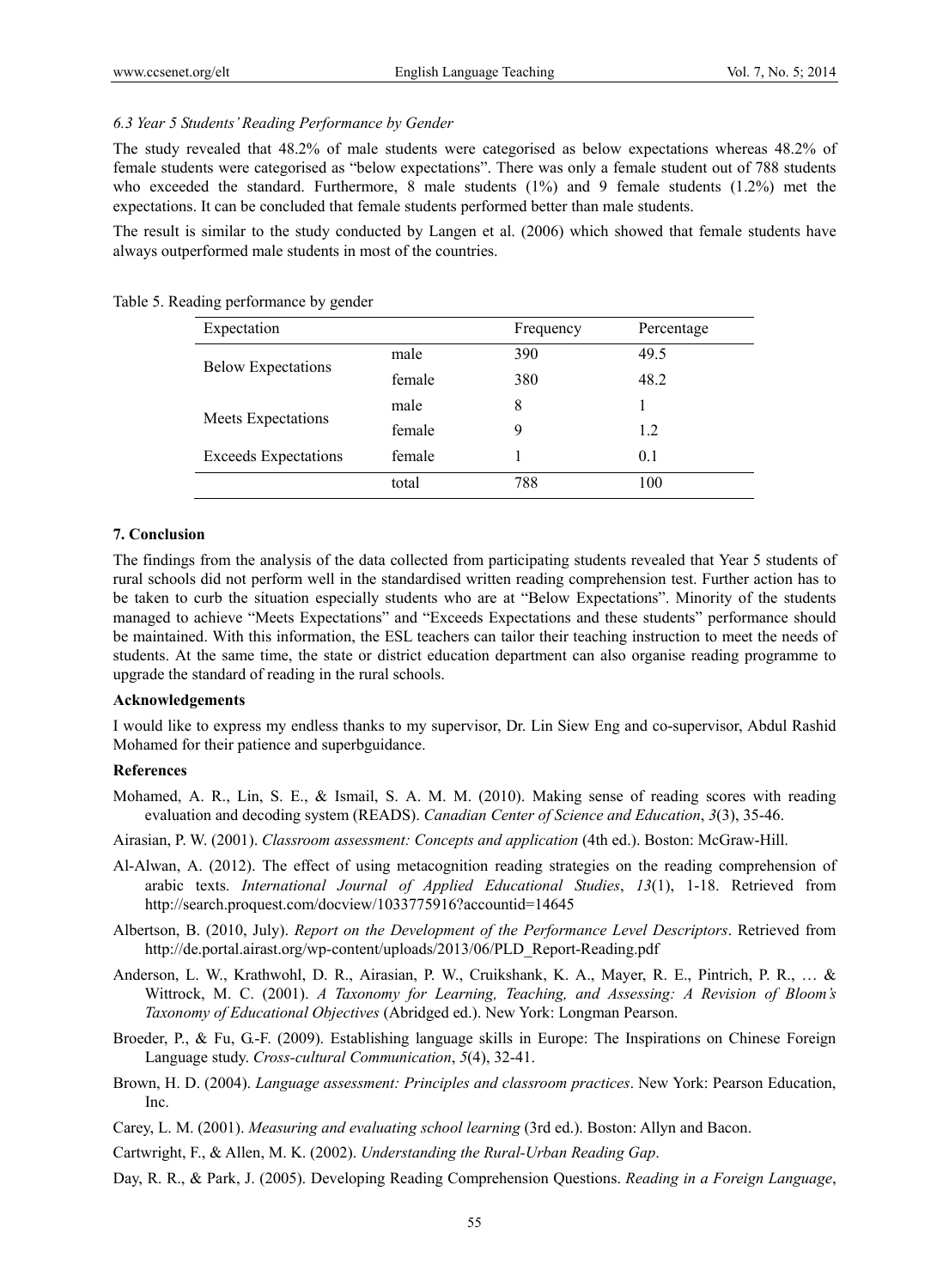*17*(1), 60-73.

- Majid, F. A. (2011). School-based Assessment in Malaysian Schools: The Concerns of the English Teachers. *Journal of US-China Education Review*, *8*(10), 1-6.
- Geske, A., & Ozola, A. (2008). Factors Influencing Reading Literacy at the Primary School Level. *Problems of Education in the 21st Century*, *6*, 71-77.
- Gronlund, N. E. (2006). *Assessment of student achievement* (8th ed.). Boston: Pearson Education, Inc.
- Hammons, J. O., & Barnsley, J. R. (1992). Everything you need to know about developing a grading plan for your course (well, almost). *Journal on Excellence in College Teaching*, *3*, 51-68.
- Hanna, G. S. (1993). *Better Teaching through Better Measurement*. Fort Worth: Harcourt Brace Jovanovich.
- Harris, A. J., & Sipay, E. R. (1979). *How to teach reading: A competency-based program*. New York: Longman Inc.
- Hwa, T. Y., & Lim, C. S. (2008). Implementing School-based Assessment: The Mathematical Thinking Assessment (MATA) Framework. *Buku Koleksi Bahan Seminar Inovasi Pedagogi IPBL*, 73-88.
- Kennedy, A. M., Mullis, I. V. S., Martin, M. O., & Trong, K. L. (Eds.). (2007). *PIRLS 2006 encyclopedia*. Chestnut Hill, MA: Boston College.
- Kubiszyn, T., & Borich, G. (2003). *Educational Testing and Measurement: Classrooom Application and Practice*  (7th ed.)*.* New York: John Wiley & Sons, Inc.
- Langen, A. V., Bosker, R., & Dekkers, H. (2006). Exploring Cross-national Differences in Gender Gaps in Education. *Educational Research and Evaluation*, *12*(2), 155-177.
- Lipson, M. Y., & Wixson, K. K. (1997). *Assessment & instruction of reading and writing difficulties: An interactive approach* (3rd ed.). Boston: Pearson Allyn & Bacon.
- Malaysian English Language syllabus. (2003). English Language Curriculum Specifications. *Ministry of Education of Malaysia.*
- Malaysian Examination Syndicate. (2008). Kupasan Mutu Jawapan: Bahasa Inggeris. *Lembaga Peperiksaan Kementerian Pelajaran Malaysia*. Retrieved from http://web.moe.gov.my/lp/files/kmj/2008/UPSR/ BAHASA%20INGGERIS%20UPSR%202008.pdf
- Merisuo-Storm, T., & Soininen, M. (2012). Constructing a Research-Based Program to Improve Primary School Students' Reading Comprehension Skills. *International Journal for Cross-Disciplinary Subjects in Education (IJCDSE)*, *3*(3), 755-762.
- Ministry of Education Malaysia. (2012). Preliminary Report: Malaysia Education Blueprint (2013-2015). *Kementerian Pelajaran Malaysia*. Retrieved from http://www4.unescobkk.org/nespap/sites/default/files/ Preliminary-Blueprint-ExecSummary
- Ministry of Education Malaysia. (2013). Dokumen Standard Prestasi Bahasa Inggeris Untuk Kegunaan Sekolah Kebangsaan Tahun 3. *Kementerian Pelajaran Malaysia*. Retrieved from http://www.moe.gov.my/
- Morales, K. N. S. (2010). Promoting the reading comprehension of freshmen engineering students through an interactive approach to content-based materials. *Philippine ESL Journal*, *5*, 58-82.
- Mullis, I. V. S., Martin, M. O., Kennedy, A. M., Trong, K. L., & Sainsbury, M. (2009). *PIRLS 2011 Assessment Framework* (p. 162). Boston.
- Mok, S. S. (2000). *Ilmu pendidikan untuk KPLI (Kursus Perguruan Lepas Ijazah)*. Subang Jaya: Kumpulan Budiman Sdn. Bhd.
- OECD. (2010). *PISA 2009 Results: Executive Summary*.
- Popham, W. J. (1999). *Classroom assessment: What teachers need to know* (2nd ed.). Boston: Allyn and Bacon.
- Province of British Columbia. (2013). *BC Performance Standards: Grade 5 Reading for Information*. British Columbia: British Columbia Ministry of Education. Online.
- Texas Education Agency. (2006). *Texas Assessment of Knowledge and Skills Performance Level Descriptors: Reading*. Online.
- Torrance, H. (1995). *Evaluating authentic assessment*. Philadelphia: Open University Press.
- U.S. Department of Education, Office of Planning, Evaluation and Policy Development. (2009). *Evaluation of*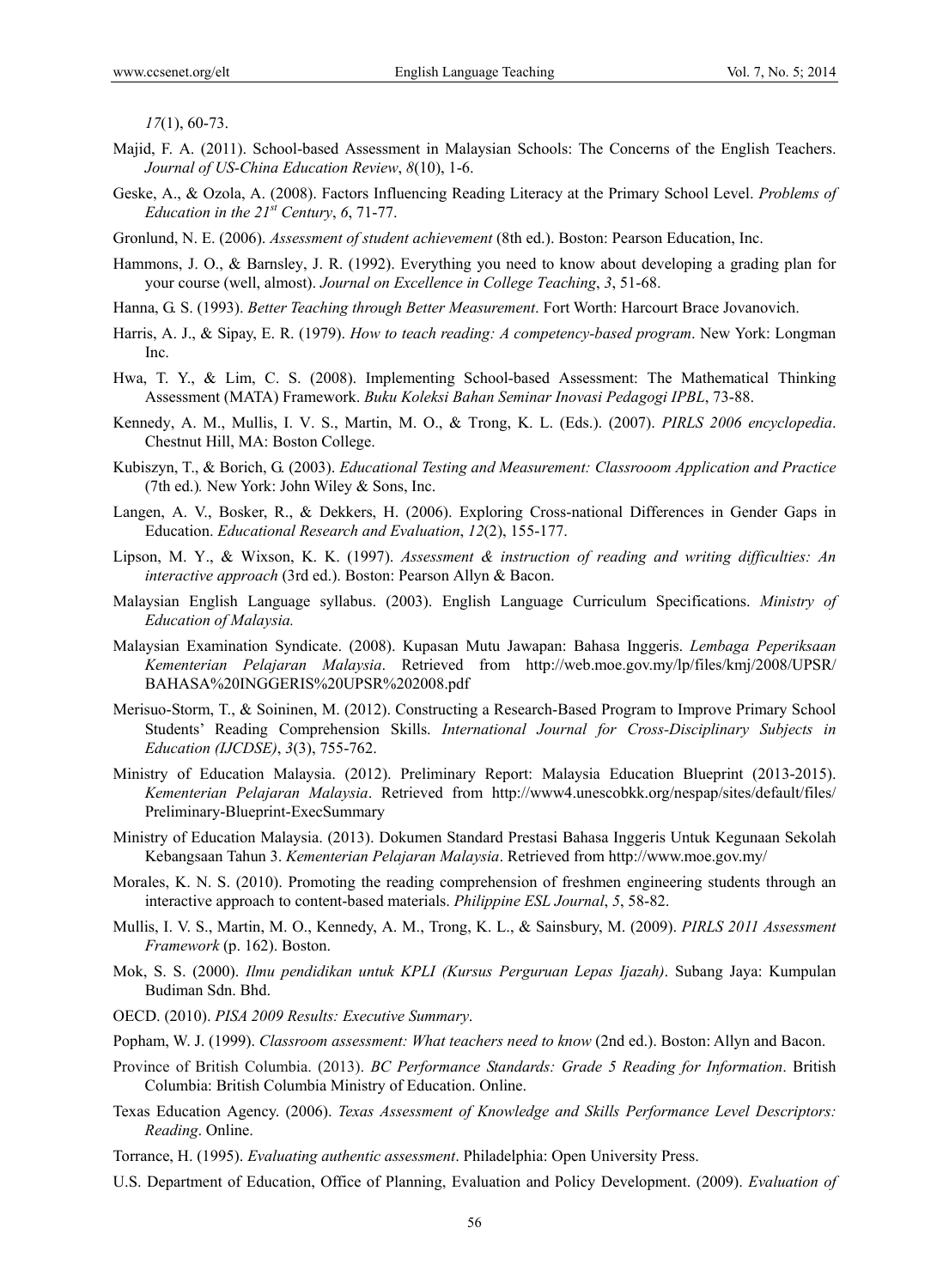*the National Assessment of Educational Progress, Final Report*. Washington, D.C. Wallace, C. (1992). *Reading Oxford*. O.U.P.

## **Appendix**

Indicators of Respondents' Reading Abilities—Band 4

| Classification of<br>Comprehension<br>Abilities | Sub-skills of reading                                                   | Levels                 | Indicators of Students' Reading Abilities                                                                       |
|-------------------------------------------------|-------------------------------------------------------------------------|------------------------|-----------------------------------------------------------------------------------------------------------------|
|                                                 |                                                                         | $\rm III$              | Can hardly identify some relevant details in response to<br>questions                                           |
|                                                 | Identifying Supporting<br>Details $(L1)$                                | $\prod$                | Can hardly identify some relevant details in response to<br>questions                                           |
| Literal                                         |                                                                         | I                      | Can identify some relevant details in response to questions<br>excellently                                      |
|                                                 |                                                                         | Ш                      | Can locate main idea in explicit texts poorly                                                                   |
|                                                 | Identifying Main Ideas<br>(L2)                                          | $\mathop{\mathrm{II}}$ | Can locate main idea in explicit texts poorly                                                                   |
|                                                 |                                                                         | $\bf{I}$               | Can locate main idea in explicit texts well.                                                                    |
|                                                 | Read and Understand                                                     | Ш                      | Can hardly use words, phrases, sentences and paragraphs to<br>determine the meaning of unfamiliar words         |
|                                                 | the Meanings of Words<br>Guessing<br>Their<br>by<br>Meaning through the | $\mathbf{I}$           | Can use words, phrases, sentences and paragraphs to<br>determine the meaning of unfamiliar words satisfactorily |
|                                                 | Contextual Clues (R1)                                                   | $\bf{I}$               | Can use words, phrases, sentences and paragraphs to<br>determine the meaning of unfamiliar words well           |
|                                                 | Summarising (R2)                                                        | Ш                      | Can summarise from a section of text as a whole<br>satisfactorily                                               |
| Reorganisation                                  |                                                                         | $\mathbf{I}$           | Can summarise from a section of text as a whole well                                                            |
|                                                 |                                                                         | I                      | Can summarise from a section of text as a whole<br>excellently                                                  |
|                                                 | Synthesising $(R3)$                                                     | Ш                      | Can hardly synthesise by gathering information from at<br>least two courses from the texts.                     |
|                                                 |                                                                         | $\mathbf{I}$           | Can synthesise by gathering information from at least two<br>courses from the texts satisfactorily              |
|                                                 |                                                                         | $\rm I$                | Can synthesise by gathering information from at least two<br>courses from the texts satisfactorily              |
|                                                 |                                                                         | $\rm III$              | Can hardly analyse literary texts to draw conclusion.                                                           |
|                                                 | Conclusion<br>Drawing<br>(11)                                           | $\mathbf{I}$           | Can analyse literary texts to draw conclusions poorly                                                           |
| Inferential                                     |                                                                         | 1                      | Can analyse literary texts to draw conclusions poorly                                                           |
|                                                 |                                                                         | III                    | Can hardly analyse literary texts to make inferences                                                            |
|                                                 | Making Inference (I2)                                                   | $\mathbf{I}$           | Can hardly analyse literary texts to make inferences                                                            |
|                                                 |                                                                         | I                      | Can analyse literary texts to make inferences well                                                              |
| Analysis                                        |                                                                         | $\rm III$              | Can hardly distinguish facts from opinions in implicit texts                                                    |
|                                                 | <b>Making Analysis</b>                                                  | $\rm II$               | Can distinguish facts from opinions in implicit texts poorly                                                    |
|                                                 |                                                                         | Ι                      | Can distinguish facts from opinions in implicit texts well                                                      |
|                                                 |                                                                         | Ш                      | Can hardly apply basic concepts of argumentation                                                                |
| Application                                     | <b>Making Application</b>                                               | $\rm II$               | Can apply basic concepts of argumentation poorly                                                                |
|                                                 |                                                                         | I                      | Can apply basic concepts of argumentation satisfactorily                                                        |